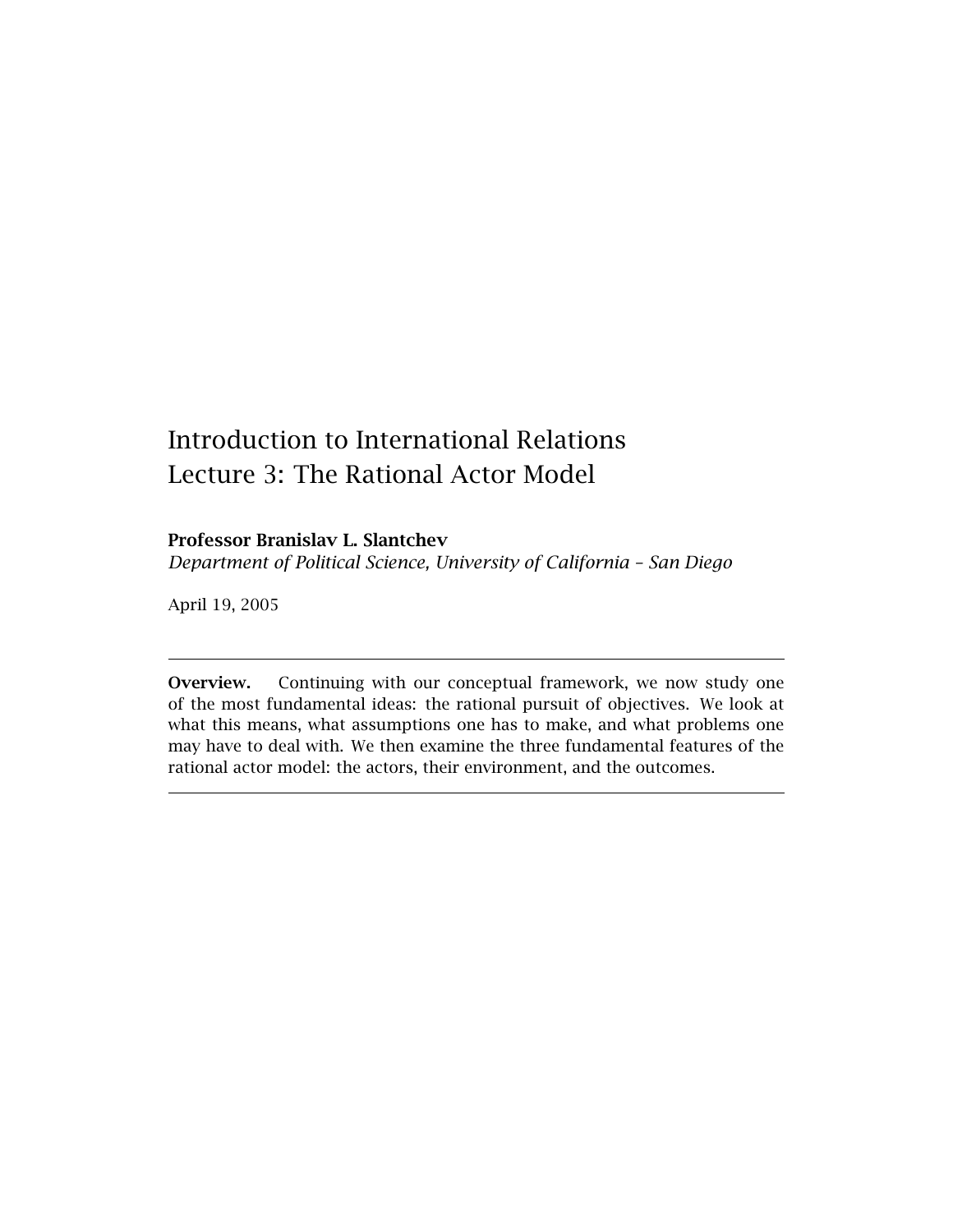# **Outline of Lecture 3: The Rational Actor Model**

- 1. Rational Actor Model
	- a) (instrumental) rationality: purposeful behavior
	- b) intelligence
	- c) the (idealized) model
	- d) optimal choice
		- *•* mistakes
		- *•* unintended consequences
		- *•* deliberate risk
	- e) utility and expected utility
	- f) uncertainty
		- *•* environmental
		- *•* strategic
- 2. Critiques
	- a) individual limitations (bounded rationality)
	- b) organizational (principal-agent)
	- c) social aggregation
- 3. Why model is still useful?
	- *•* purposeful behavior despite mistakes
	- *•* actors learn from experience
	- *•* actors design institutions to overcome problems
	- *•* analysis tools actively developed
	- *•* what is the alternative?
- 4. Strategic choice
	- a) actors: preferences, beliefs
	- b) environment: actions, information
	- c) strategic interaction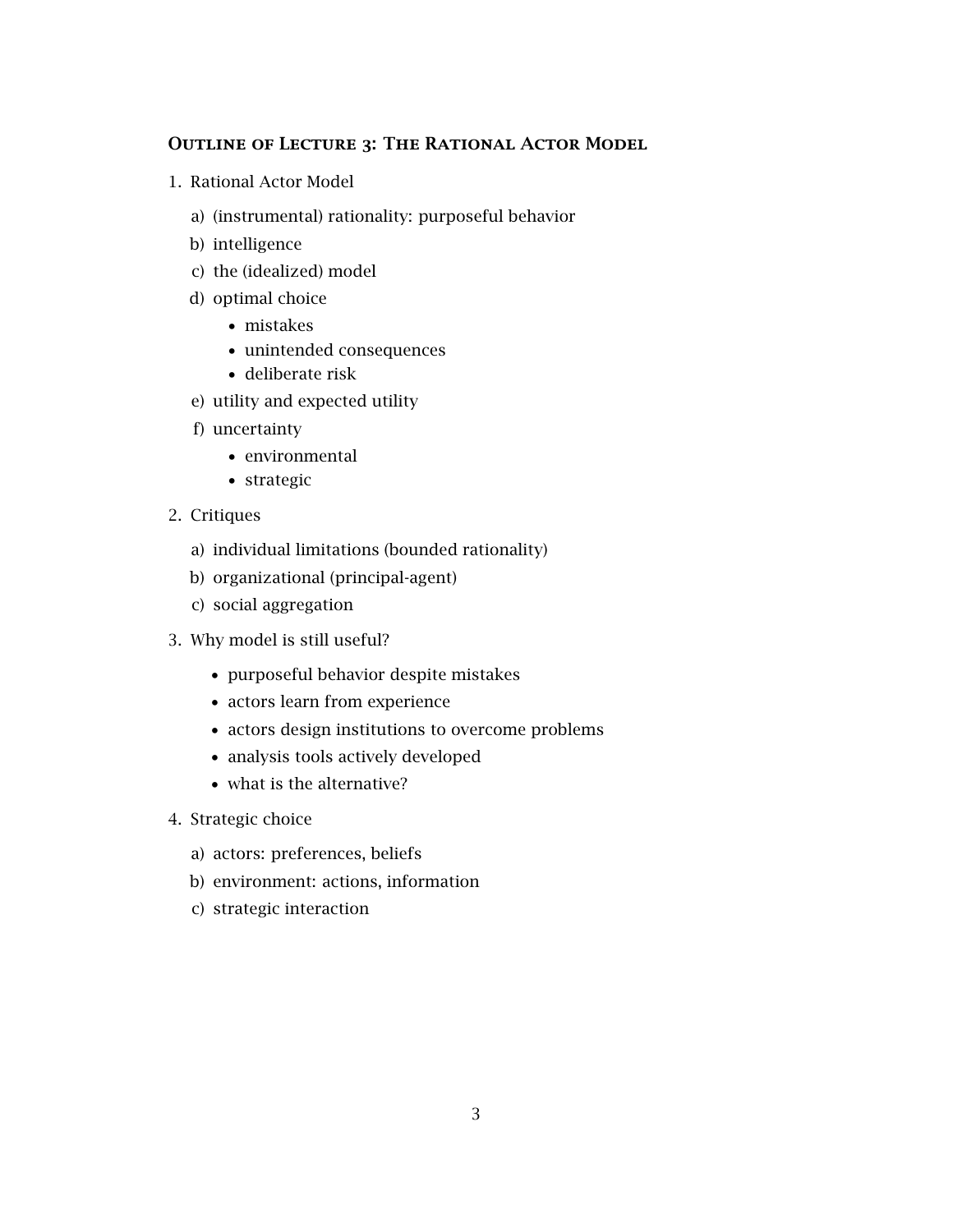States do not act. People do. States do not make decisions. People do. States do not have goals. People do. Almost invariably, in order to analyze any sort of question in international politics, we would have to deal with individuals engaged in decision making. That is, individuals who are engaged in evaluating options, choosing among alternatives, and perhaps implementing their decisions. Ultimately, we would have to know how, given a particular environment with options, constraints, and information, people can analyze the alternative course of actions, and how they choose among them.

## **1 The Rational Actor Model**

At the very basic level, we shall assume that people are **rational**. Rationality is a complex concept with different meanings to different people, so we shall try to make it precise what we mean by it. Rationality does *not* carry any connotations of normative behavior. That is, behaving rationally does not necessarily mean that one behaves morally or ethically. Hence, one may well argue that Hitler was rational even though his actions were clearly morally reprehensible. Similarly, it is quite possible to argue that suicide terrorists are rational even though most of us cannot relate to their choices. All we require is that the actions are somehow connected to the goals of the actor.

That is, rational behavior is **purposeful behavior**: an actor is behaving rationally if his choices are designed to achieve outcomes consistent with his goals. This is called **instrumental rationality** and is another way of saying that actors are able to relate means to ends, and they choose the means that help them obtain the ends they like most. Hence, if Hitler's goal was to exterminate the Jews, then the Final Solution was a rational act, and he was a rational actor (now, whether a sane person could actually have such a goal in mind is a different question entirely). If suicide terrorists believe that they will go to heaven (or that their families would be amply rewarded), then blowing themselves up becomes rational. That is, their acts, however incomprehensible to us, in fact do relate means to ends in a purposeful way.

The **rational actor model** treats foreign policy choices as products of the following idealized sequence. Given some problem, a rational decision maker takes into account the foreign policy *goals* of the nation and determines which ones take priority over others. Then, she identifies and analyzes the various *options* available. In her analysis, she traces the costs and benefits associated with each option, that is, she tries to estimate the likely *consequences* of making particular choices. This involves not just the gains and losses, but also estimating the relative likelihood of various outcomes. She then ranks the options from most preferred based on this analysis: on the bottom go options that are costly and unlikely to produce benefits close to the important goals, and on the top are options that are quite likely to work at no great cost. The decision maker then *chooses* the option that is ranked highest among the alternatives.

We shall call this option the **optimal choice**, and the prescribed course of action — optimal behavior. This is what we mean when we say that a person is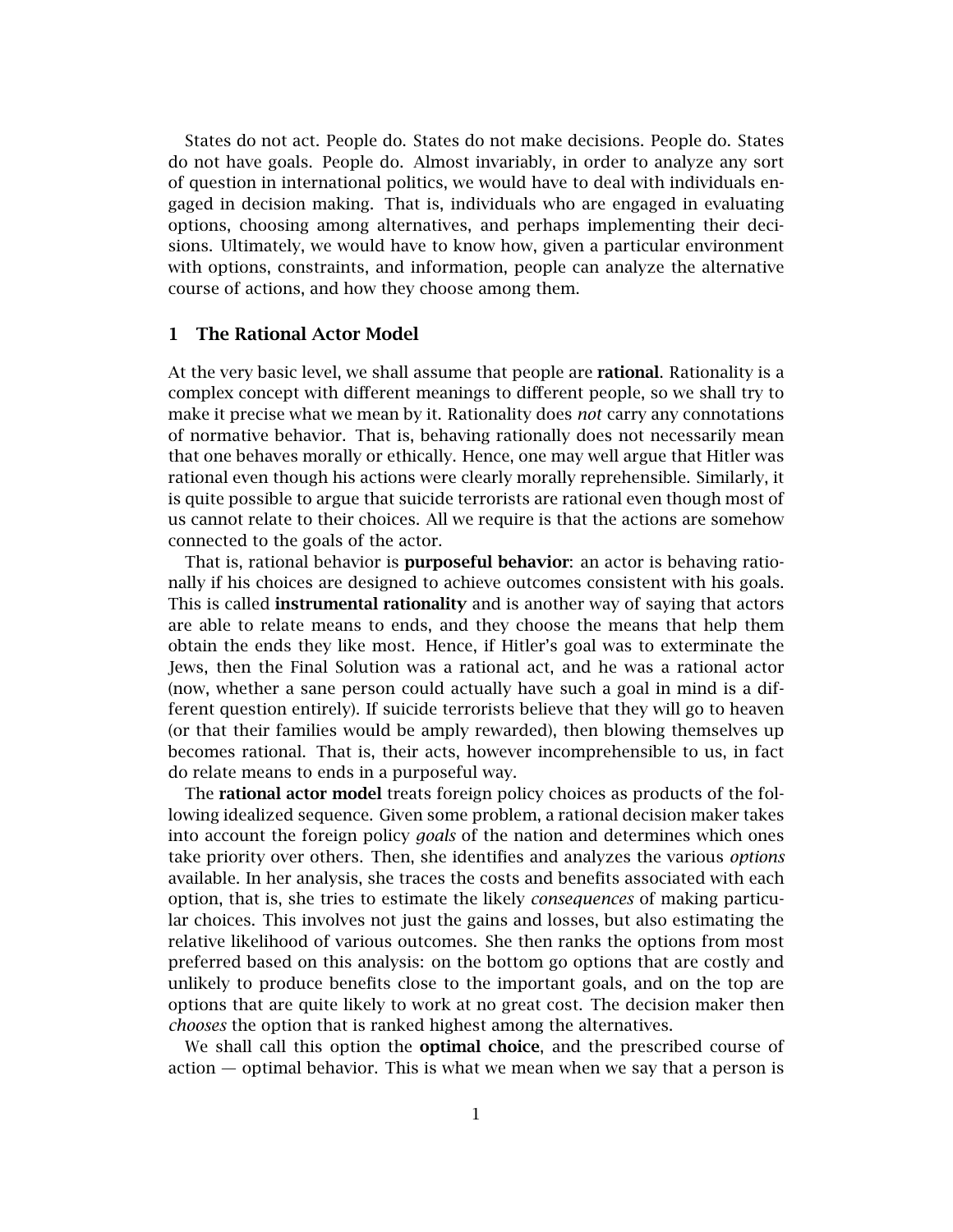*optimizing*. If you imagine that each outcome is associated with some number, called **utility** or **payoff**, then the decision maker is choosing the option that yields the highest payoff, so she is **maximizing utility**. When we talk about optimal choice, we do not assume that actors never make mistakes. In fact, we can evaluate what effect the possibility of making a mistake will have on overall behavior. Mistakes occur when actors erroneously evaluate the situation, either because they misunderstand it, or because they do not have the time or resources to do it properly. In addition to mistakes, actors' behavior may sometimes produce unintended consequences. That is, outcomes that the actors had failed to anticipate and that did not figure in the original evaluation of the option. We must distinguish between mistakes and unintended consequences on one hand, and deliberate risk on the other hand: sometimes actors may choose a course of action that may result in painful outcomes. If they do so deliberately and that outcome occurs, we cannot say that they have made a mistake: rather, they took a risk and the odds went against them. Taking risks can be a rational thing to do, and our model will accommodate that.

When we deal with choice under uncertainty, an action may produce one outcome with some probability and yet another with different probability. For example, if we decide to attack Iraq, then Saddam could have either capitulated immediately or fought to the death. Both (and many other possibilities) could occur, and we are not sure which one will, in fact, occur once the attack begins. However, we can form some beliefs and say that Saddam is unlikely to capitulate, so we may estimate the probability of outright capitulation to be low, say, 1%, and the probability of fighting to the death to be 99%. Suppose we have another option, which is targeted assassination: it could kill Saddam with probability 5% (and allow us to avert war) and it can fail with probability 95%, in which case we have to attack anyway but Saddam would have been warned that we're coming, so the war would be a bit more costly. Which option do you chose?

When we're dealing with uncertainty, we would calculate the **expected utility** from each option and then choose the one that yields the highest expected utility/payoff. In other words, we would behave as if we are **maximizing expected utility**. Roughly, this is a way to take into account the various probabilities attached to the outcomes and compute which ones are better than others.

There are two types of uncertainty that we have to deal with. **Environmental** uncertainty arises from the poor information actors have about the environment they are in, about other actors, or about the likely consequences of their actions. Because the real world is complicated and a variety of factors combine to produce outcomes, one can never predict with certainty what would happen if a course of action is chosen, how others will react to it, and what the eventual outcome will be. The situation is further worsened by other actors (opponents) actively trying to obfuscate your ability to predict. This **strategic uncertainty** arises from the rational behavior of the various actors and can seriously confuse matters. If your opponent knows that you will be trying to infer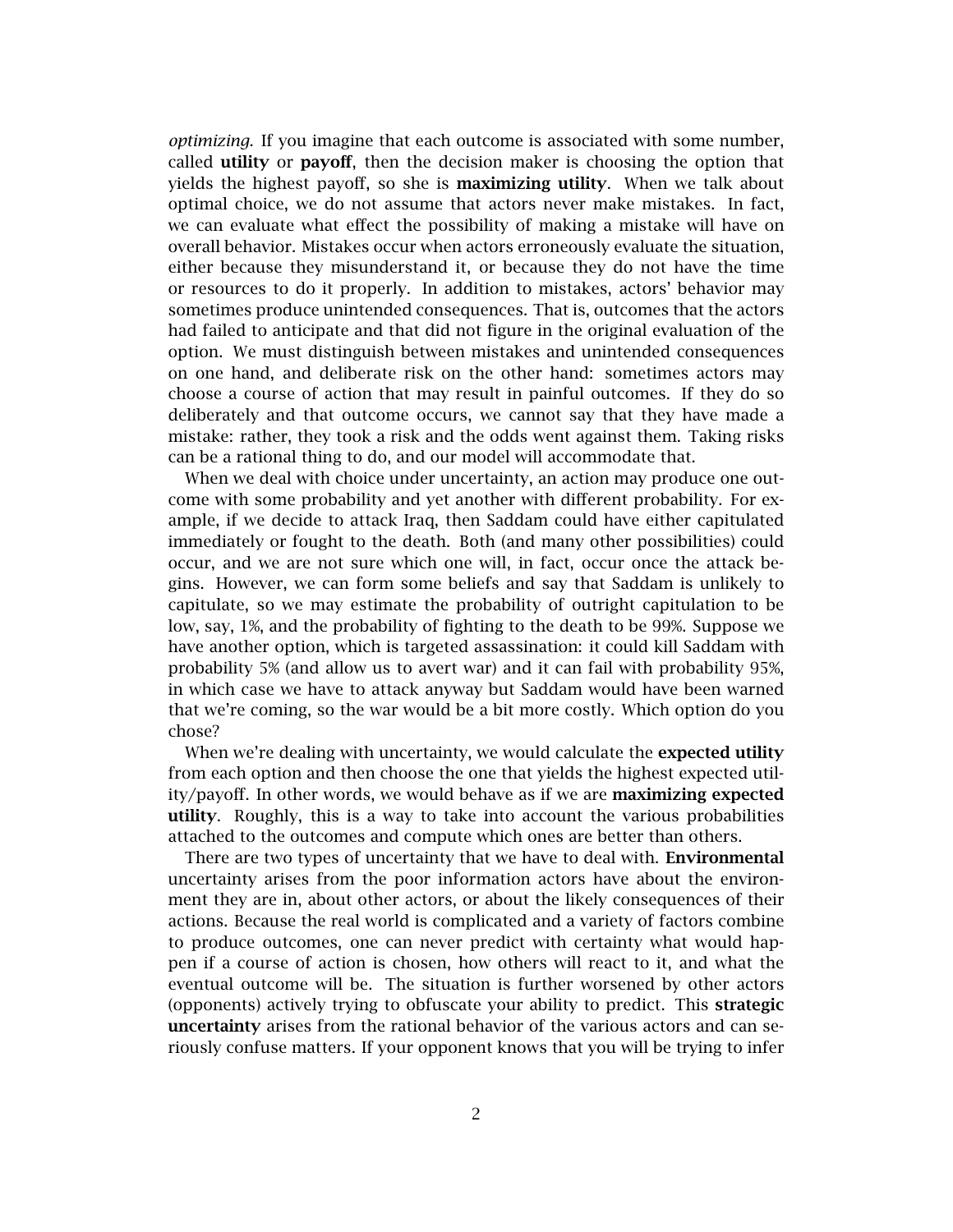information from her actions, she may behave in a way specifically designed to prevent your from doing that. We shall see instances of this when we discuss crisis bargaining.

The branches of mathematics that deal with all these issues are called **decision theory** and **game theory**. Although we shall encounter some aspects of both, we shall not deal with them except peripherally in this course. It is sufficient to remember that these are mathematical tools for analyzing decision making in various environments. Both have made huge impact on the study of economics, political science, biology, and are making inroads in sociology and anthropology. You will probably see them from time to time as you continue your studies.

## **2 Cognitive and Social Critiques**

To recapitulate, the rational actor model hypothesizes that people are rational in the sense that they choose actions that somehow help them achieve their goals.

This may not look controversial. However, one may well wonder about the ability of the actors to relate means to ends in an effective way. This is the **individual limitation critique**. For example, how much do the actors know about the environment in which they act? How capable are they of processing this information efficiently? Do they have enough time to ponder the alternatives? Are they operating under stress, or under mistaken assumptions? How limited are our cognitive capacities and how does this reflect on our rationality? These problems have to deal with the simple fact that we are imperfect humans with limited abilities who operate under uncertainty and under various constraints of time and resources. (In Chapter 7, the authors go in depth about various psychological biases and problems of bounded rationality. You should review these carefully.)

Yet another issue (not a problem because we can actually learn how to analyze it) with the model is that sometimes actors do not have control over the implementation of their decisions, the so-called **principal-agent problem**, or the **organizational critique**. This arises in situations where the decision maker, the principal, has to delegate to an agent the execution of the policy. In other words, you want certain goals achieved but your agent (who is usually better informed about the implementation details) is the one who actually has to do it. If your preferences are perfectly aligned with those of the agent, there is no problem. On the other hand, very often the preferences may be different, perhaps drastically different. The agent may simply sabotage your goals, or may implement the action in a way that thwarts other goals you have in mind. How to structure the incentives of the agent in such situations is the subject of a fairly large and sophisticated literature in economics. Hence, this is not so much of a problem as it is something that we have to carefully take into account.

Yet another problem with the model is that frequently various people par-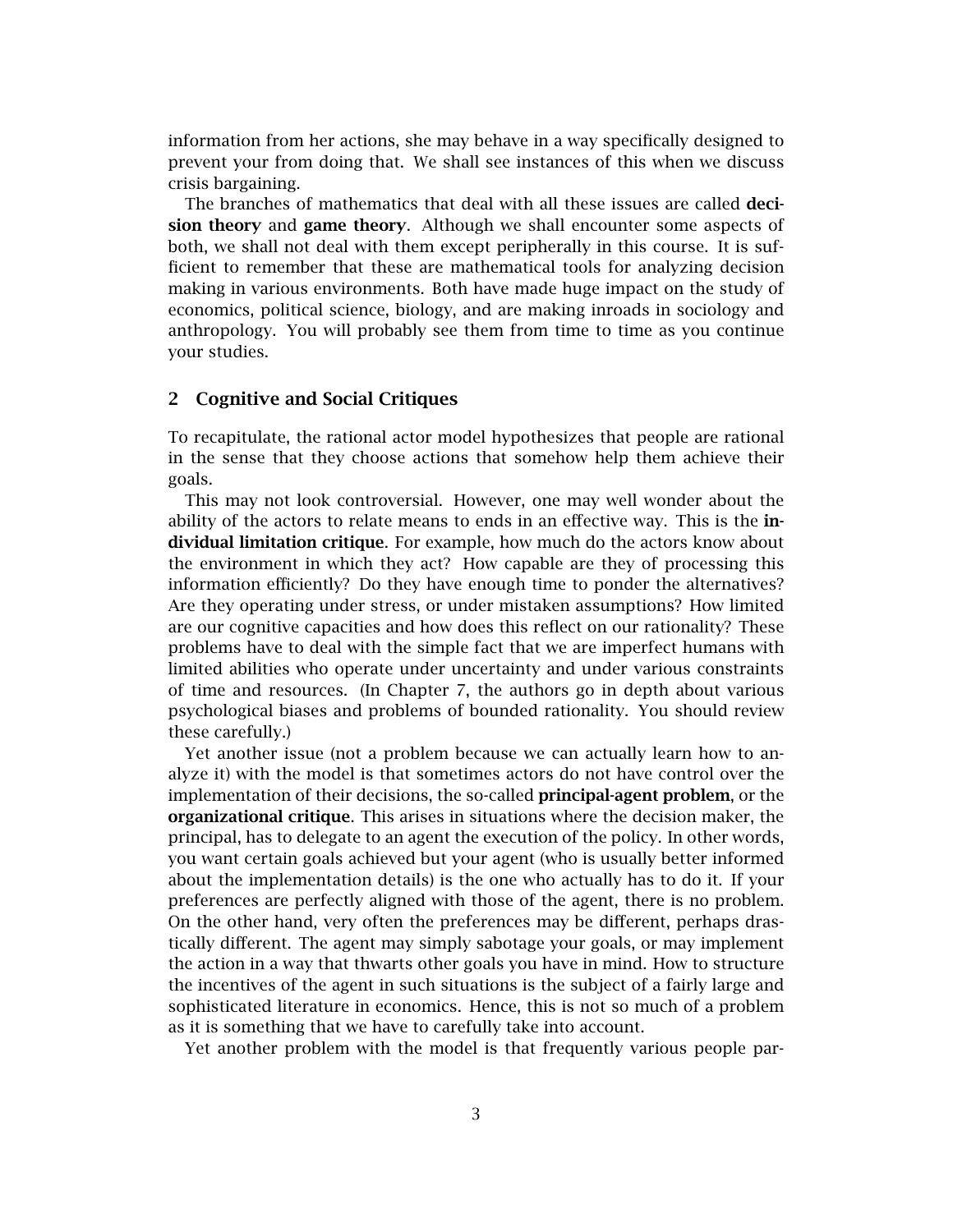ticipate in making some decision. Maybe it's a small committee empowered to analyze a problem and recommend solutions, or perhaps it is a huge unwieldy bureaucracy which produces policy outputs who knows how, or maybe it's a decision to be made by a referendum of the polity at large? It is not difficult to show that groups composed of entirely rational individuals can behave quite irrationally, this is the **social aggregation critique**. There are many psychological reasons for that (e.g. groupthink among others which are in your readings) but there are also even more fundamental problems. A very famous result due to Kenneth Arrow is the so-called *impossibility theorem*, which demonstrates that it is impossible to aggregate rational individual preferences in a way that guarantees that the resulting group (or social) preference would be rational itself. In other words, groups can sometimes behave unpredictably even though they are composed of entirely rational people.

These various problems with the rational actor model on the individual and group level may cause serious doubts in its usefulness as a tool for analysis. Yet such a conclusion would be premature. One must always keep in mind the limitations of the model, so much is true. However, there are many reasons why thinking about international politics in these terms is useful. First, people do act purposefully and even though they sometimes (often?) make mistakes, one should expect that generally their actions will reflect their goals. Second, people may not possess unlimited time and resources to collect all the necessary information, and they may not be able to optimize efficiently, but they can (and do) learn from experience. Any explanation that depends on people being perennially dumb, ignorant, and incapable of improvement should be immediately suspect. Third, the tool itself is being continuously developed to relax some of the more demanding assumptions that it makes. For example, now we can analyze optimal choice when the decision maker does not have complete and perfect information about the environment. We can analyze situations in which people make mistakes, or people do not have unlimited memories, or people do not have unbounded cognitive abilities. We can even analyze how people learn from repeated interaction and how they change their behavior. In other words, as the tool improves, our ability to get meaningful answers from its use will expand as well. Finally, one must ask oneself: if we do not use this rigorous model, then what should we use? What is the alternative? Unfortunately, whereas critics of the rational actor model are fond of jabbing at its weaknesses, they have failed to produce an alternative that is nearly as powerful. Until we have something better, we have to content ourselves with this model despite its shortcomings.

# **3 Strategic Choice**

International relations is the study of the ways various actors interact internationally. It used to be defined very simply as the interaction among states, but even though nation-states are still the dominant way the international system is organized, many other entities actively participate in that interaction: interna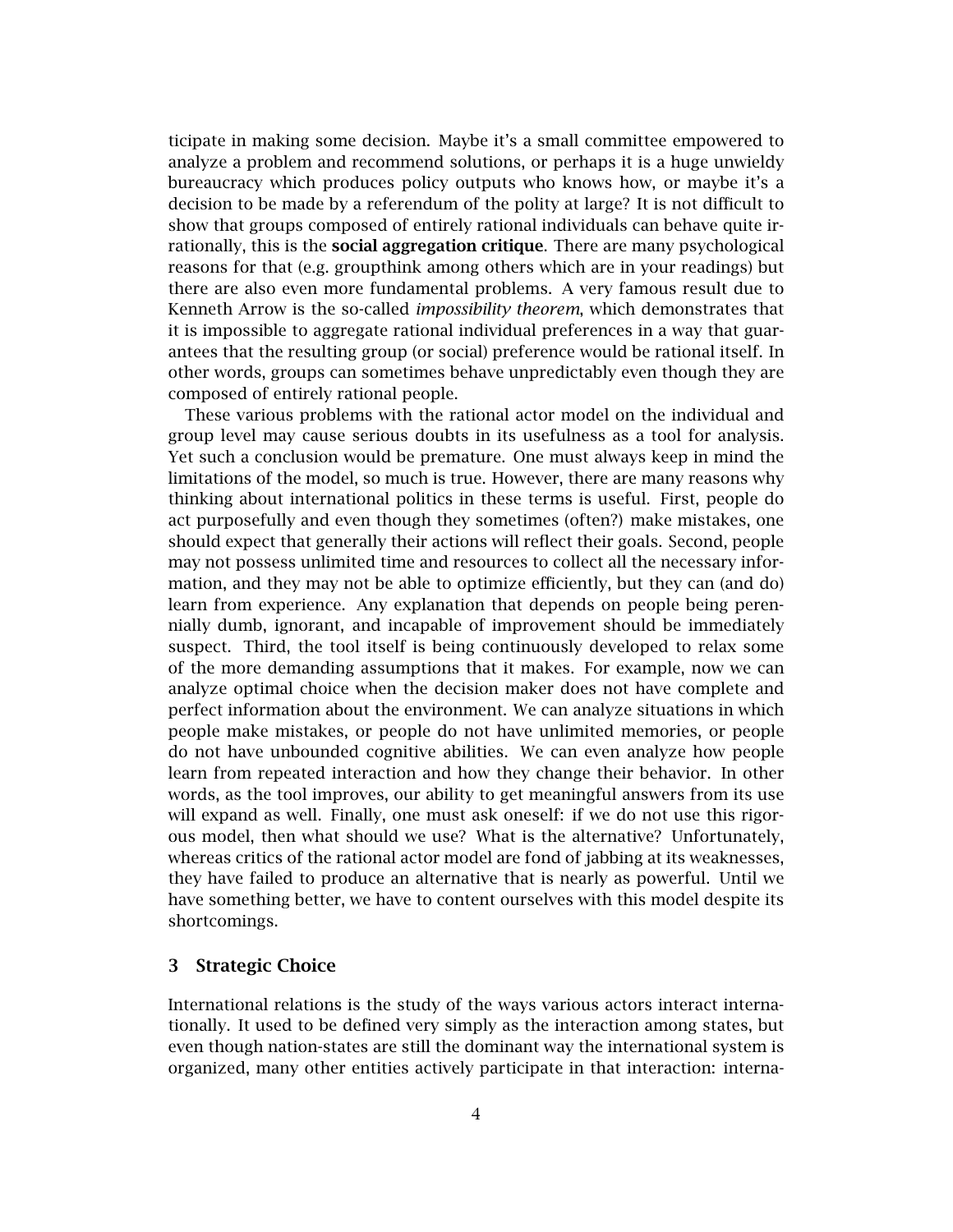tional organizations (like the UN or the WTO), nongovernmental organizations (like Greenpeace, Amnesty International, or the Red Cross), bureaucracies and local governments, and even individuals. International relations is the study of the behavior of these actors; that is, the **interactions** among large organized groups of people. To analyze these interactions, we must distinguish three components: (i) the actors, (ii) the environment in which they act, and (iii) how outcomes are produced from the actions.

### **3.1 The Actors: Preferences and Beliefs**

Here are some examples of different actors in whose interaction we might be interested: states fighting a major war, United Nations engaged in peacekeeping operations, governments of two states negotiating a trade treaty, the ministries of a country seeking accession into the European Union (EU), State Department and Department of Defense struggling for control over foreign policy, General Motors and Ford lobbying the government for protection against "unfair" foreign-trade practices, French farmers dumping grapes to protest agricultural policies of the EU, individuals engaging in terrorism.

It should be evident that we are not interested in fixing some particular level of social aggregation as the unit of analysis. That is, we do not want to say that we shall investigate relations between states only, or between leaders of states, or even between organizations within states. International relations are far less conveniently structured than this, and we shall have to account of various different types of actors getting involved. As you should recall, we have referred to these as different **levels of analysis**.

To deal with this complexity, we shall use an abstract definition of an actor. An actor has two attributes: **preferences** and **beliefs**.

To say that an actor has preferences means that it can rank order different outcomes according to some criterion or criteria. For example, consider the situation with Iraq and suppose there are six possible outcomes: (i) Iraq provides acceptable proof of dismantling of its WMD programs, (ii) Iraq agrees to dismantling whatever is left of these programs under international supervision, (iii) Saddam steps down as Iraq's leader, (iv) the United States invades Iraq and wins, (v) the United States invades Iraq and loses, or (vi) the US does nothing.

The United States is an actor that has a specific preference ordering. That is, it ranks these alternative outcomes in some rational way. Similarly, we can designate the State Department, or Saddam, or President Bush for that matter as actors, and they all will have their own preference orderings. Obviously, when we say "the U.S. is an actor," we are already deep into abstraction. The question is whether this particular one is useful (we shall see that sometimes it is, and sometimes it is not).

The other attribute of an actor is the beliefs it has about the preferences of other actors. Again, since we are interested in interaction among actors, we want to know how these actors will behave, which in turn depends on what they think others will do. To form an expectation about the behavior of other actors, it is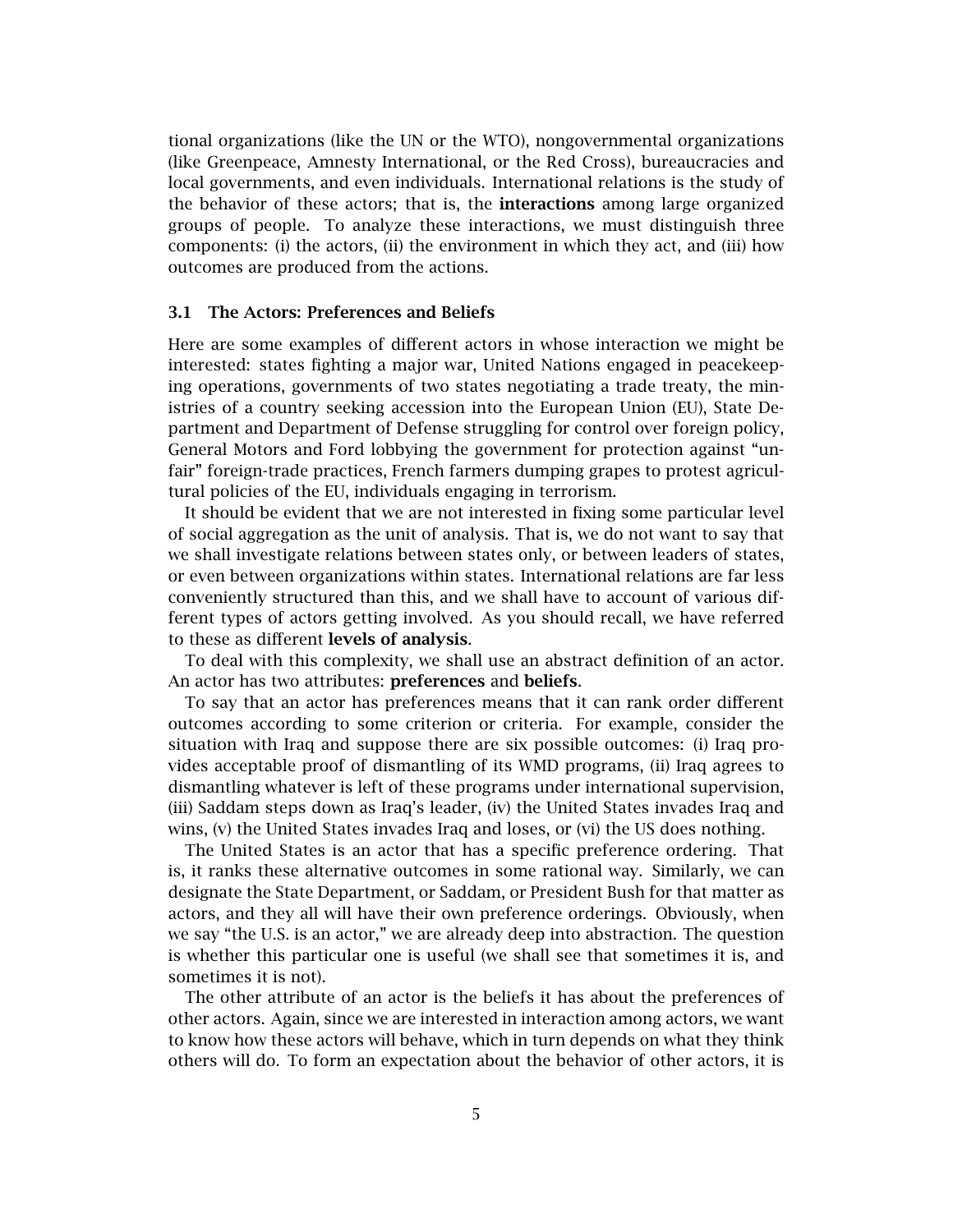necessary to have some belief about what preferences the other actors have. For example, we might be uncertain about whether Saddam's preferences are such that he prefers (i) to (ii) above, but we can hold a belief about the likelihood that it is the case. When actors are uncertain, as it is usually the case because they seldom possess complete information, beliefs are crucial to the choice of action.

Thus, we shall study the interaction among actors, where actors are defined by two attributes, their preferences and their beliefs.

### **3.2 The Environment: Actions and Informational Structure**

Actors, of course, do not make their choices in vacuum. The other defining component of our approach to international relations is the strategic environment in which interaction takes place. An environment is composed of **actions** that are available to the actors and an **information structure**.

The first is the set of actions which summarize how actors can interact. For example, during crisis negotiations, the set of actions might include (i) escalating the crisis by taking a provocative step, such as mobilizing troops or sending aircraft carriers into a volatile region, (ii) deescalating a crisis, (iii) starting a war, (iv) backing down and accepting the other side's demands, (v) producing new demands, (vi) insisting on previous demand and adopting a wait-and-see attitude, (vii) organize support of allies, (viii) make an offer on an unrelated issue linked to the opponent accepting your position on the one currently under consideration. The list can go on and on, although in most cases it is surprisingly short because it excludes all "irrelevant" choices. For example, although an actor may choose to produce more sugar, this choice will not be part of the crisis bargaining environment because it is not relevant for the decisions to be made in that strategic context. The environment limits the possible actions physically as well. For example, the action "initiate nuclear strike" is simply not available to non-nuclear powers.

The second component of the environment is its information structure. That is, what the actors can know and what they have to infer from observable behavior of others. This is related to beliefs because that information available in the environment determines in part the beliefs that the actors will hold. For example, suppose that in the crisis one side ostensibly deploys an armored division in an attempt to force the other to accept its demands. The move may appear aggressive, causing the other to update its beliefs and revise its estimate of the likelihood that its opponent is prepared to go to war. However, suppose that from its spies that side also learns that the tanks are old and there is insufficient fuel and supplies to actually put them in action. The deployment now appears as an empty bluff, and so the revised beliefs will very likely be different.

We shall deal with cases where actors do not possess perfect information. They may be quite unsure about what their opponents are doing and why. It is actually quite possible (although not very easy) to analyze these situations of incomplete information. We shall gain some intuition about what actors can do to attempt to elicit more information, and how they can make use of the sparse